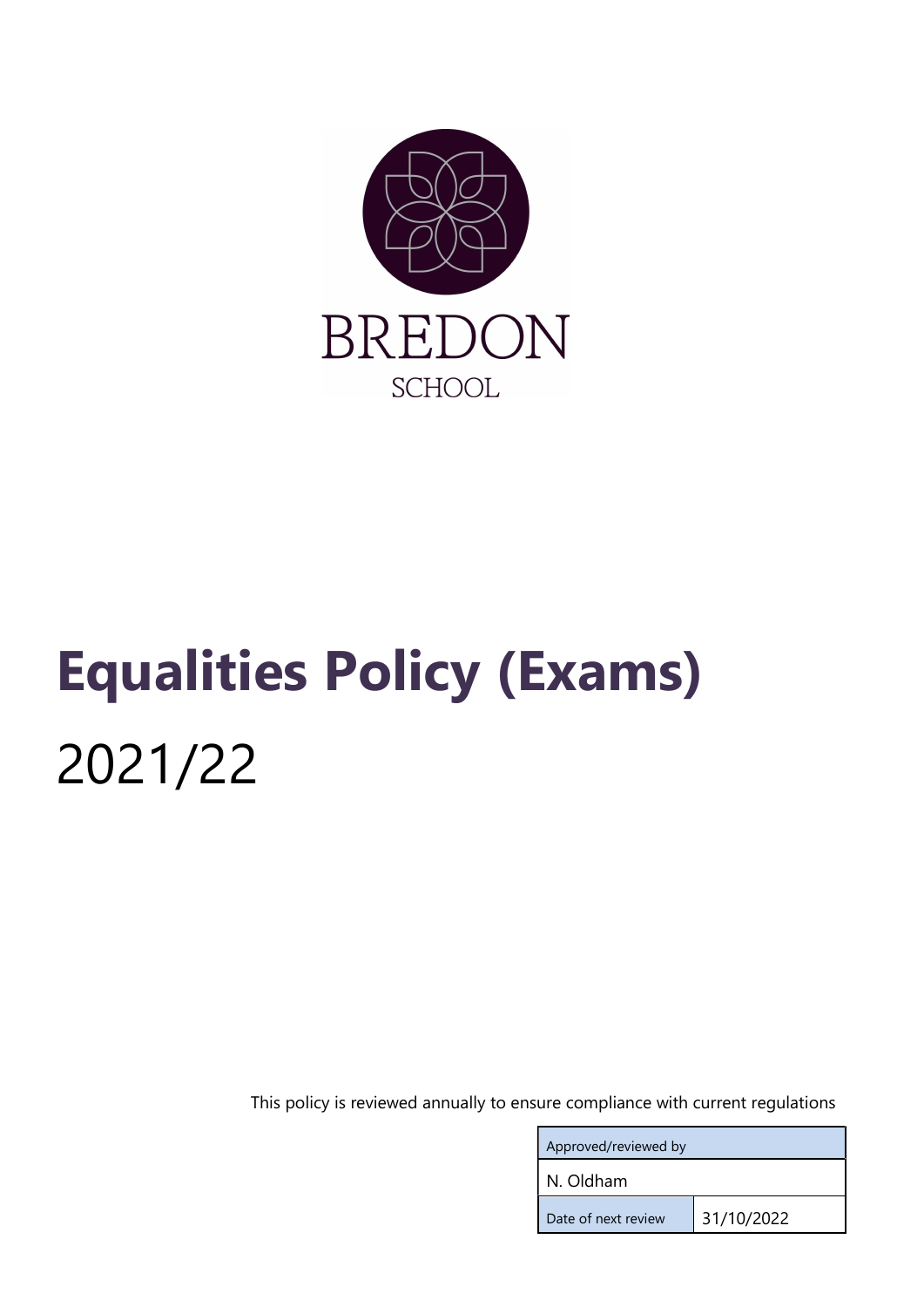# Key staff involved in the policy

| <b>Role</b>                       | Name(s)                                    |
|-----------------------------------|--------------------------------------------|
| ALS lead/SENCo                    | K. Weston                                  |
| Senior leader(s)                  | G. Hamilton, T. Butt, N. Monk              |
| Head of centre                    | N. Oldham                                  |
| Assessor(s)                       | K. Weston, J. Grant, L. Jones, H. Reynolds |
| Access arrangement facilitator(s) | <b>C. Cambridge-Harrison</b>               |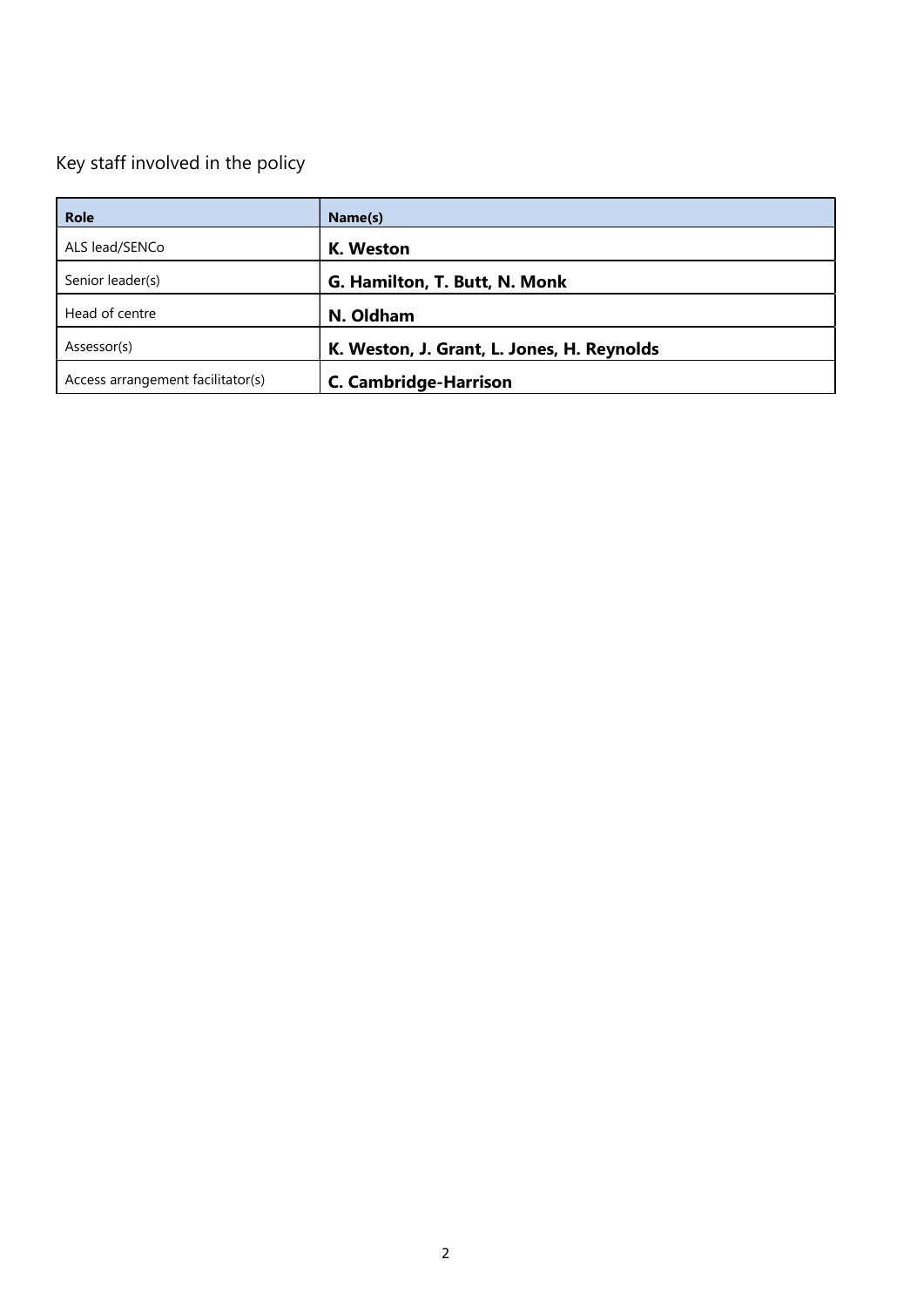# **Contents**

| Equalities Policy (Exams)                                 | 1                                   |
|-----------------------------------------------------------|-------------------------------------|
| Key staff involved in the policy                          | 2                                   |
| Contents                                                  | 3                                   |
| Purpose of the policy                                     | $\overline{4}$                      |
| Implementing access arrangements and the conduct of exams | <b>Error! Bookmark not defined.</b> |
| The Equality Act 2010 definition of disability            | 4                                   |
| Identifying the need for access arrangements              | 4                                   |
| Roles and responsibilities                                | 4                                   |
| Use of word processors                                    | 5                                   |
| Requesting access arrangements                            | 6                                   |
| Roles and responsibilities                                | 6                                   |
| Implementing access arrangements and the conduct of exams | $\overline{7}$                      |
| Roles and responsibilities                                | 7                                   |
| External assessments                                      | 7                                   |
| Internal assessments                                      | 9                                   |
| Facilitating access - examples                            | 11                                  |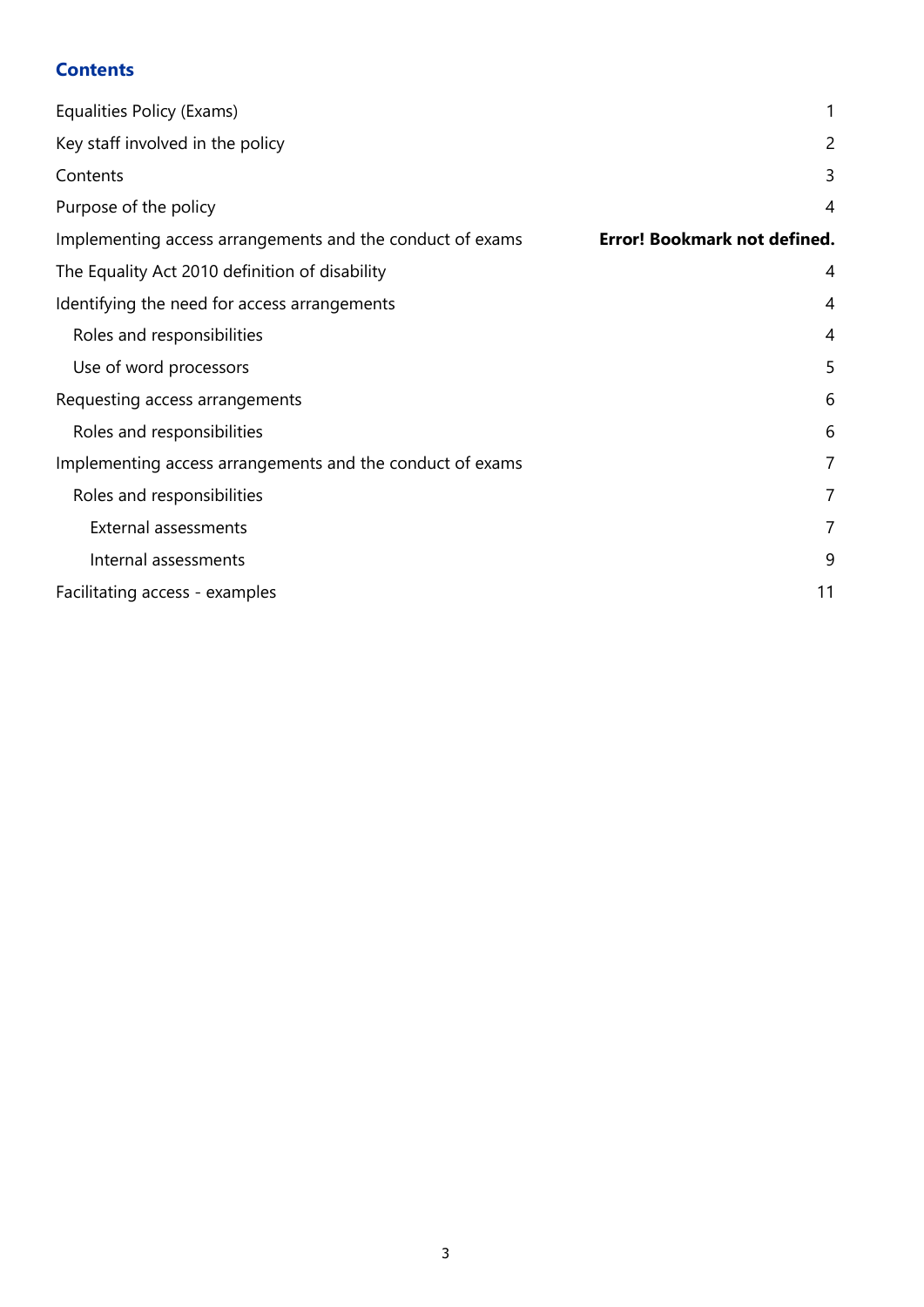# Purpose of the policy

This document is provided as an exams-specific supplement to the centre-wide equalities/disability/accessibility policy/plan which details how the centre will:

recognise its duties towards disabled candidates, ensuring compliance with all aspects of the Equality Act 2010†, particularly Section 20 (7). This must include a duty to explore and provide access to suitable courses, through the access arrangements process submit applications for reasonable adjustments and make reasonable adjustments to the service the centre provides to disabled candidates. Where the centre is under a duty to make a reasonable adjustment, the centre must not charge a disabled candidate any additional fee in relation to the adjustment or aid;

†or any legislation in a relevant jurisdiction other than England and Wales which has an equivalent purpose and effect

(General Regulations for Approved Centres, section 5.4)

This publication is further referred to in this policy as GR

This policy details how the centre facilitates access to exams and assessments for disabled candidates, as defined under the terms of the Equality Act 2010, by outlining staff roles and responsibilities in relation to:

- identifying the need for appropriate arrangements, reasonable adjustments and/or adaptations (referred to in this policy as 'access arrangements')
- requesting access arrangements
- implementing access arrangements and the conduct of exams
- good practice in relation to the Equality Act 2010

#### The Equality Act 2010 definition of disability

A definition is provided on page 9 of the JCQ publication (Adjustments for candidates with disabilities and learning difficulties) Access Arrangements and Reasonable Adjustments 2021-2022

This publication is further referred to in this policy as AA

#### Identifying the need for access arrangements

#### Roles and responsibilities

#### Head of centre

- Is familiar with the entire contents, refers to and directs relevant centre staff to the annually updated JCQ publications including GR and AA
- Ensures the quality of the access arrangements process within the centre
- Ensures staff roles, responsibilities and processes in identifying, requesting and implementing access arrangements for all candidates are clearly defined and documented
- Ensures an appropriately qualified assessor(s) is appointed, evidence of the assessor's qualification(s) is obtained before he/she assesses candidates and that evidence of the qualification(s) of the person(s) appointed is held on file
- Ensures the assessment process is administered in accordance with the regulations and that the correct procedures are followed as in Chapter 7 of AA
- Ensures a policy demonstrating the centre's compliance with relevant legislation is in place

#### Senior leader(s)

- Are familiar with the entire contents of the annually updated JCQ publications including GR and AA
- Support the SENCo in determining the need for and implementing access arrangements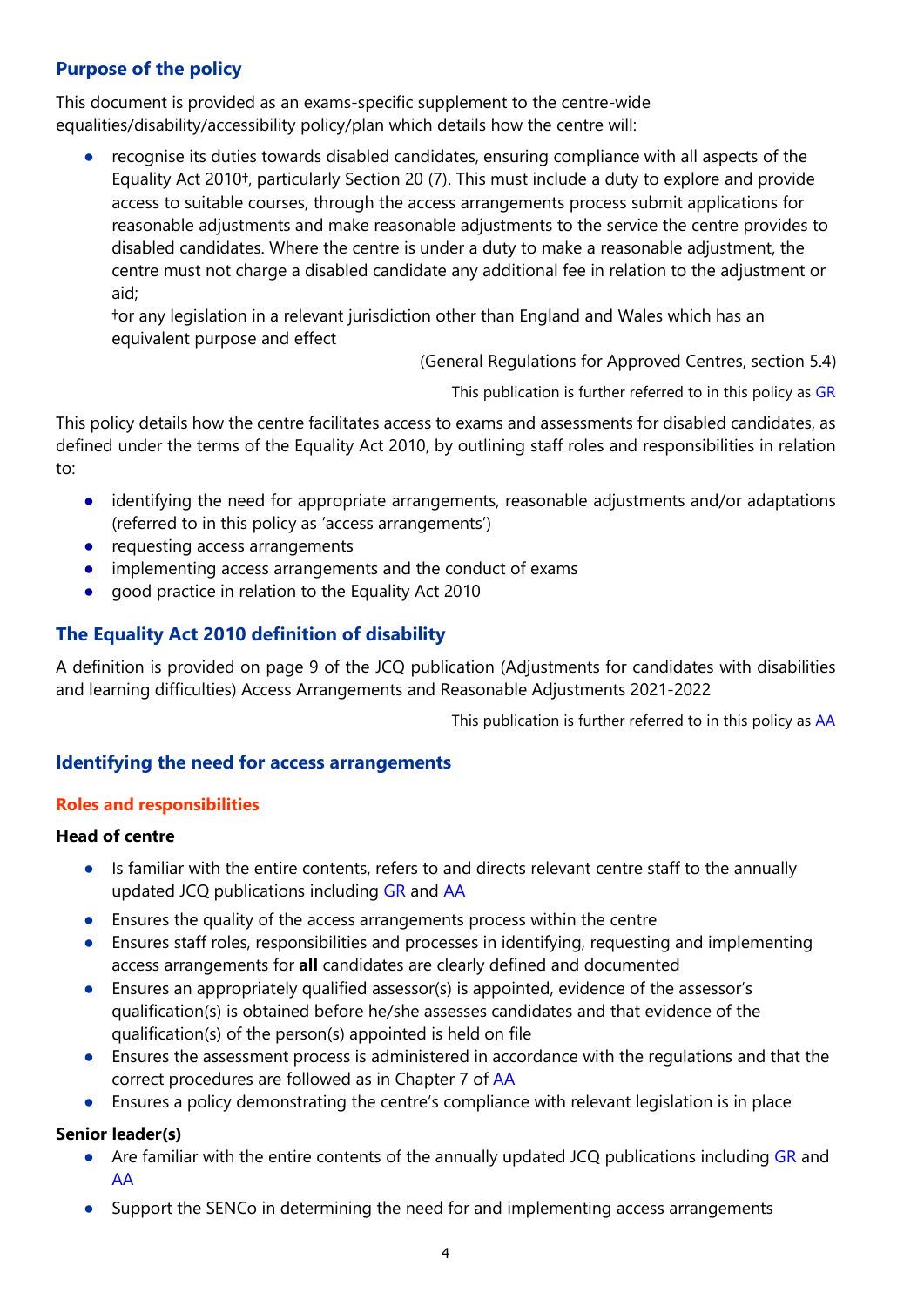● Ensures a statement is provided which details the criteria the centre uses to award and allocate word processors for exams

# Additional learning support (ALS) lead/Special educational needs coordinator (SENCo)

- Has full knowledge and understanding of the contents, refers to and directs relevant centre staff to the annually updated JCQ publication AA
- Leads on the access arrangements process to facilitate access for candidates
- Ensures that the access arrangements/reasonable adjustments approved allow the candidate to access the assessment, but do not result in the candidate gaining an unfair advantage
- Defines and documents roles, responsibilities and processes in identifying, requesting and implementing access arrangements
- Provides a policy on the use of word processors in exams and assessments
- If not the appropriately qualified assessor, works with the person/persons appointed, on all matters relating to assessing candidates and the administration of the assessment process
- Ensures the qualified assessor(s) has access to the assessment objectives for the relevant specification(s) a candidate is undertaking
- Ensures that all assessments carried out and arrangements put in place comply with JCQ and awarding body regulations and guidance
- Ensures arrangements put in place for exams/assessments reflect a candidate's normal way of working within the centre
- Ensures the need for access arrangements for a candidate is considered on a subject by subject basis
- Presents when requested by a JCQ Centre Inspector, evidence of the assessor's qualification
- Works with teaching staff, relevant support staff and the exams officer to ensure centredelegated and awarding body approved access arrangements are put in place for candidates taking internal and external exams/assessments
- Provide information to evidence the normal way of working of a candidate
- Conducts appropriate assessments to identify the need(s) of a candidate
- $\bullet$  Provides appropriate evidence to confirm the need(s) of a candidate
- Completes appropriate documentation as required by the regulations of JCQ and the awarding body

# Teaching staff

Inform the ALS lead/SENCo of any support that might be needed by a candidate

**Support staff** (for example, Learning Support Assistants, Teaching Assistants and Communication Support Workers)

● (where appropriate) Provide comments/observations to support the ALS lead/SENCo to 'paint a holistic picture of need', confirming normal way of working for a candidate

#### Assessor of candidates with learning difficulties

(An assessor of candidates with learning difficulties will be an appropriately qualified access arrangements assessor/psychologist/specialist assessor)

● Has detailed understanding of the JCQ publication AA

# Use of word processors

Word Processor Policy is retained on file in the Exam Policy folder for inspection purposes and electronically within the Exam directory under Exam Policies 2021-22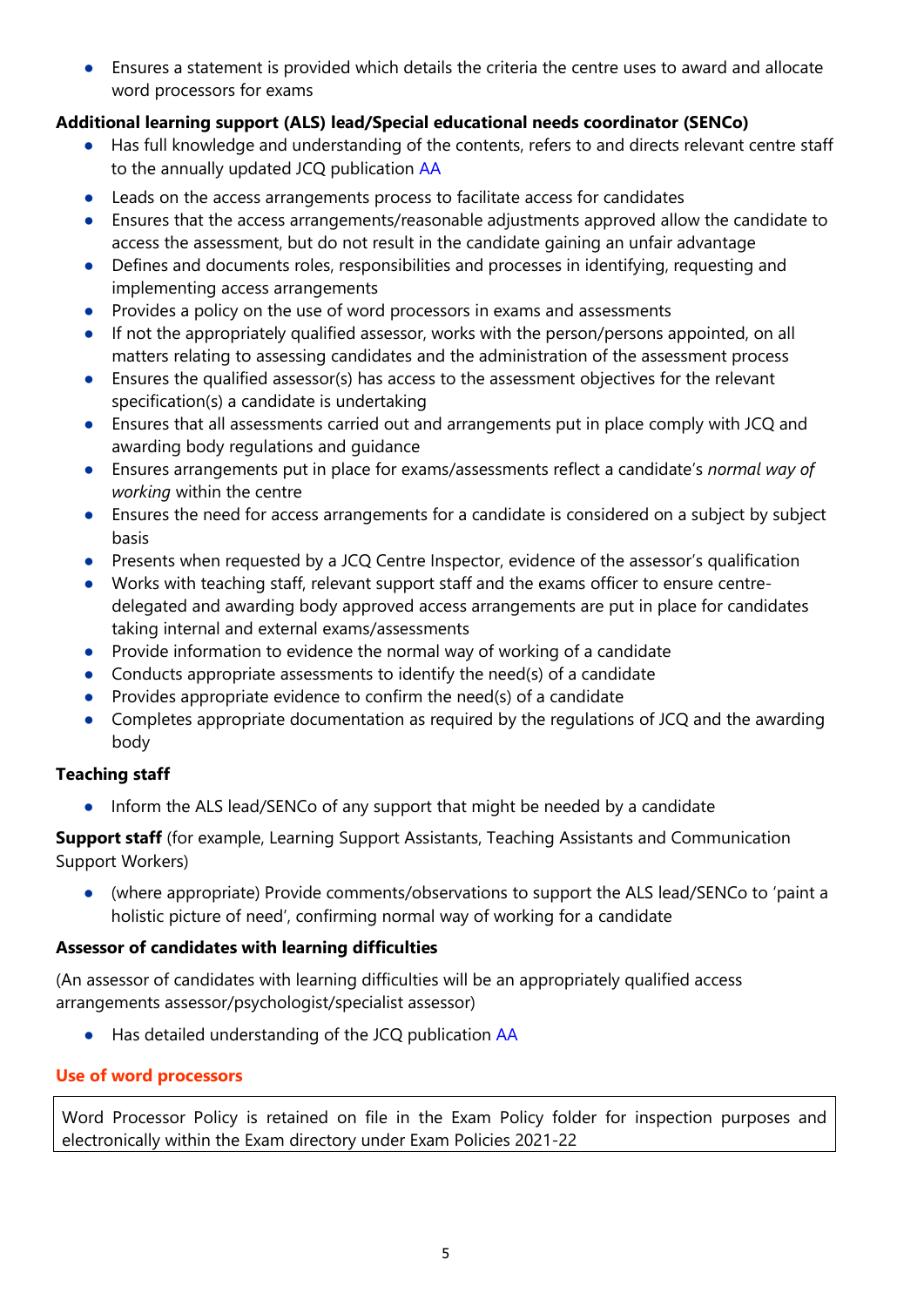#### Requesting access arrangements

#### Roles and responsibilities

#### ALS lead/SENCo

- Determines if the arrangements identified for a candidate require prior approval from the awarding body before the arrangements are put in place or if approval is centre-delegated
- Follows guidance in AA (chapter 8) to process approval applications for access arrangements for those qualifications included
- Applies for approval where this is required, through Access arrangements online (AAO), or through the awarding body where qualifications sit outside the scope of AAO
- Ensures that were approval is required the application is processed on time and no later than the awarding body's published deadline
- Ensures that the full supporting evidence is in place before an online application is processed
- Reviews the evidence before an online application is processed, ensuring that the candidate does meet the published criteria for the respective arrangement
- Holds all supporting evidence and presents such evidence to a JCQ Centre Inspector upon request
- Ensures that the agreed adjustment has been put in place before the candidate's first examination, e.g. internal tests and mock examinations
- Ensures appropriate and required evidence is held on file to confirm validation responses in AAO including (where required) the completion of JCQ Form 8 (Application for access arrangements – Profile of learning difficulties), and/or centre based evidence including concise file note(s) on centre headed paper, signed and dated, and a body of evidence to substantiate the candidate's normal way of working within the centre (Form 8 must only be used for candidates with learning difficulties or where a Language Modifier is required)
- Ensures where form 8 is required to be completed, the form is signed (a handwritten, electronic or typed signature is acceptable) and dated as required **prior** to approval being sought and that the form is provided for processing and inspection purposes (This may be a hard copy paper version or an electronic version)
- Ensures the names of all other assessors, who are assessing candidates studying qualifications covered by AAO are entered into AAO to confirm their status
- Confirms by ticking the 'Confirmation' box prior to submitting the application for approval that the 'malpractice consequence statement' has been read and accepted
- Makes an *awarding body referral* through AAO where the initial application for approval may not be approved by AAO, where it is deemed by the centre that the candidate does meet the criteria for the arrangement(s)
- Maintains a file/e-folder for each candidate (the required documentation for a candidate will be in hard copy within the candidate's file/each of the required documents held electronically within the candidate's e-folder) that will include:
	- completed JCQ/awarding body application forms and evidence forms
	- appropriate evidence to support the need for the arrangement where required
	- appropriate evidence to support normal way of working within the centre
	- in addition, for those qualifications covered by AAO (where approval is required), a printout/PDF of the AAO approval and a signed candidate personal data consent form (which provides candidate consent to their personal details being shared)
- Presents the files/e-folders when requested by a JCQ Centre Inspector and addresses any queries/questions raised

#### Exams officer (EO)

● Is familiar with the entire contents of the annually updated JCQ publication GR and is aware of information contained in AA where this may be relevant to the EO role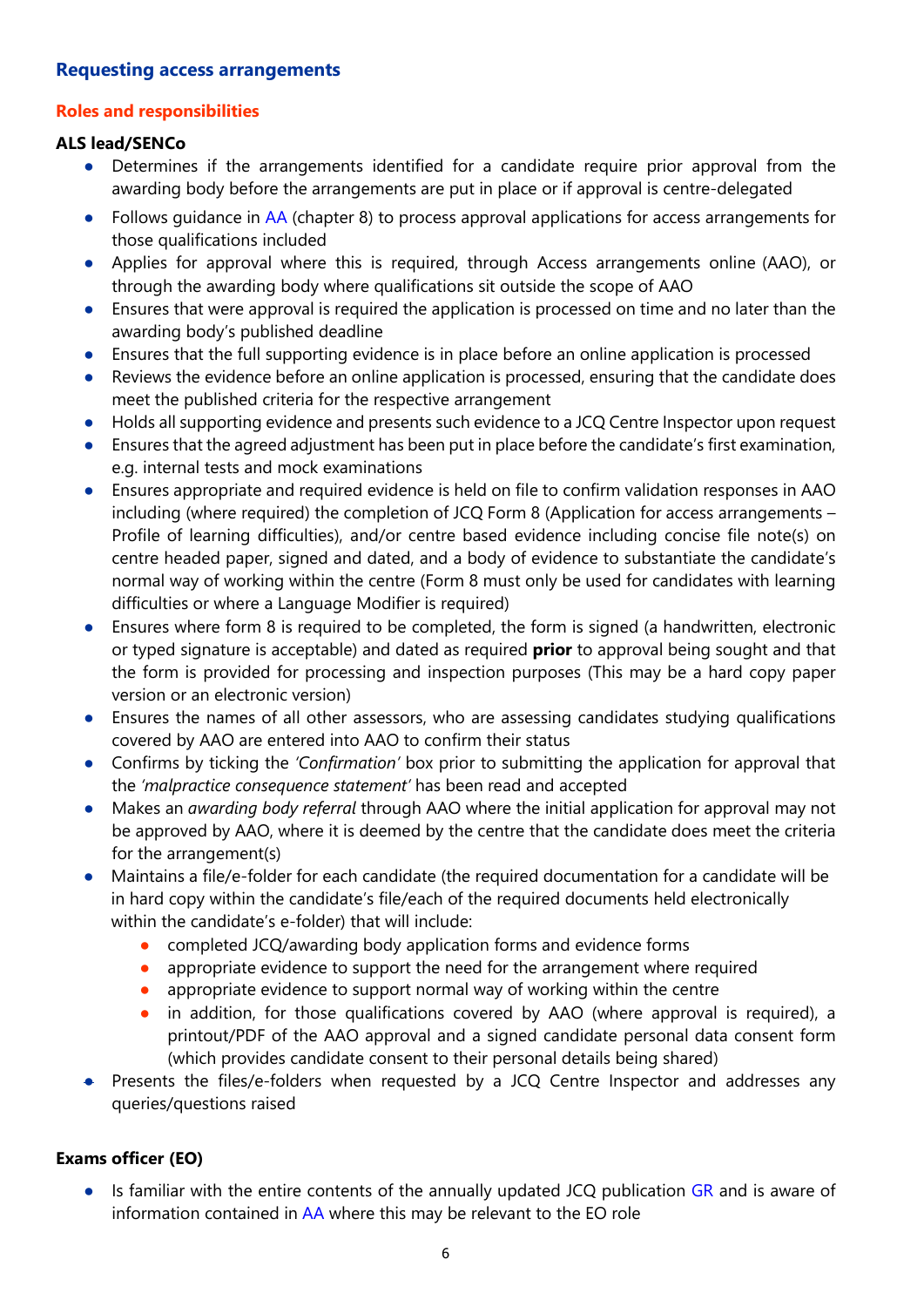- If the SENCo is unavailable, presents the files/e-folders of access arrangements candidates when requested by a JCQ Centre Inspector and addresses any queries/questions raised
- Liaises with teaching staff regarding any appropriate modified paper requirements for candidates
- Liaises with the SENCo to ensure arrangements are in place to either order a non-interactive electronic (PDF) question paper or to open question paper packets in the secure room within 90 minutes of the published starting time for the exam where the centre is permitted to modify a timetabled written component exam paper (copy on coloured paper, enlarge to A3 or copy to single sided print)
- Following the appropriate process (using AAO for those qualifications included in the tool; using Form VQ/EA), orders published modified papers, by the awarding body's deadline for the exam series, where these may be required for a candidate

#### Implementing access arrangements and the conduct of exams

#### Roles and responsibilities

#### External assessments

These are assessments which are normally set and marked/examined by an awarding body which must be conducted according to awarding body instructions and/or the JCQ publication Instructions for conducting examinations (ICE).

#### Head of centre

- Supports the SENCo, the exams officer and other relevant centre staff in ensuring appropriate arrangements, adjustments and adaptations are in place to facilitate access for disabled candidates to exams
- Is familiar with the instructions for Invigilation arrangements for candidates with access arrangements and Access arrangements in ICE 2021-2022

#### ALS lead/SENCo

- Ensures appropriate arrangements, adjustments and adaptations are in place to facilitate access for candidates where they are disabled within the meaning of the Equality Act (unless a temporary emergency arrangement is required at the time of an exam)
- Ensures a candidate is involved in any decisions about arrangements, adjustments and/or adaptations that may be put in place for him/her and ensures the candidate understands what will happen at exam time
- Ensures exam information (JCQ information for candidates documents, individual exam timetable etc.) is adapted where this may be required for a disabled candidate to access it
- Ensures that prior to any arrangements being put in place checks are made that arrangements do not impact on any assessment criteria/competence standards being tested
- Ensures that any arrangements put in place do not unfairly disadvantage or advantage disabled candidates
- Monitors, in internal tests/mock exams, the use of arrangements granted to a candidate and where a candidate has never made use of the arrangement, may consider withdrawing the arrangement, provided the candidate will not be placed at a substantial disadvantage
- Liaises with the exams officer (EO) regarding facilitation and invigilation of access arrangement candidates in exams
- Liaises with other relevant centre staff regarding the provision of appropriate rooming and equipment that may be required to facilitate access for disabled candidates to exams
- Appoints appropriate centre staff as facilitators to support candidates (practical assistant, prompter, Language Modifier, reader, scribe or Communication Professional)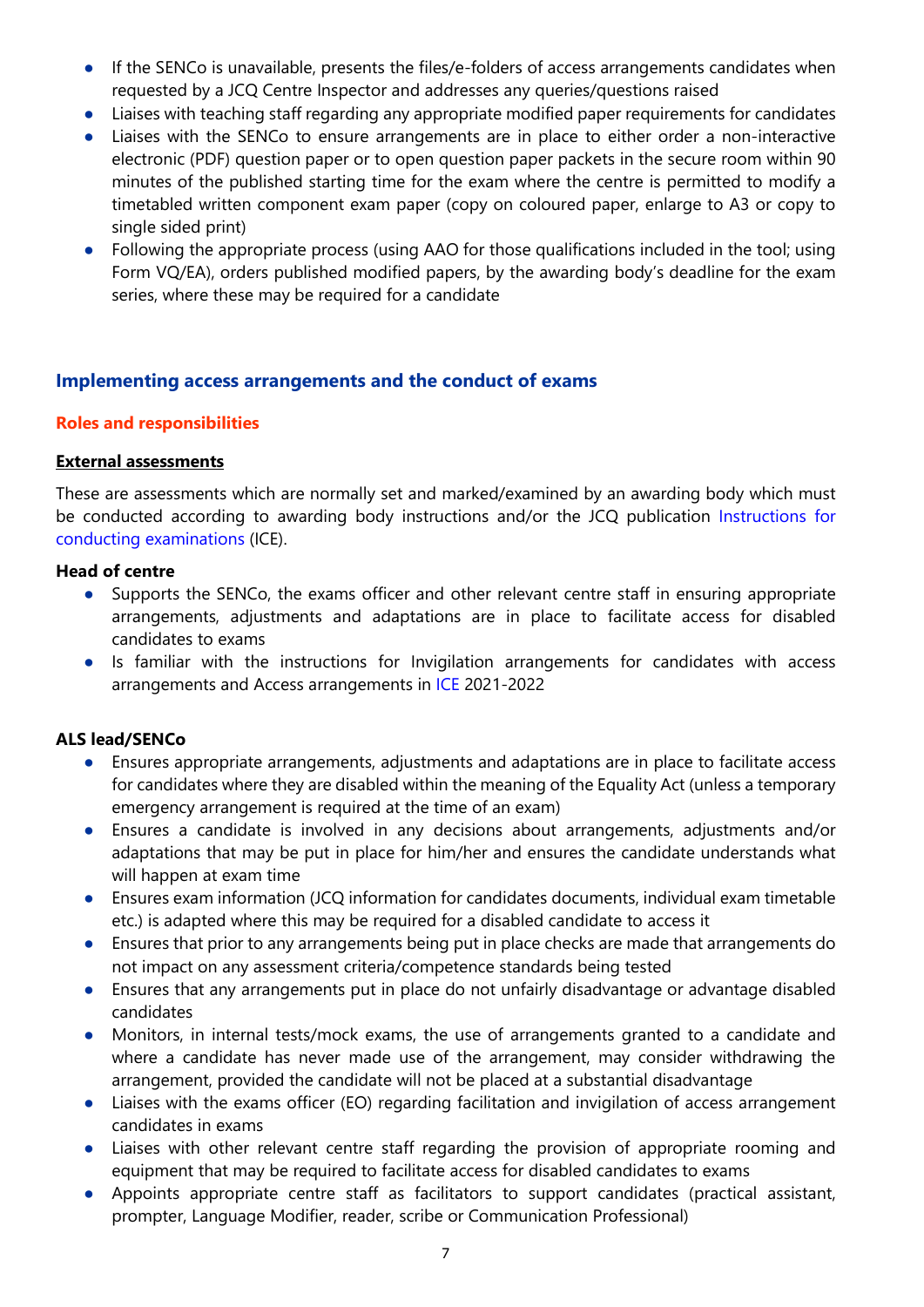#### Exams officer

- Understands and follows instructions for Invigilation arrangements for candidates with access arrangements and Access arrangements in ICE 2021-2022
- Ensures facilitators supporting candidates are appropriately trained and understand the rules of the particular access arrangement(s)
- Ensures a record of the content of training given to those facilitating an access arrangement for a candidate under examination conditions is kept and retained on file until the deadline for reviews of marking has passed or until any appeal, malpractice or other results enquiry has been completed, whichever is later
- Ensures a facilitator acting as a prompter is aware of the appropriate way to prompt depending on the needs of the candidate
- Ensures that invigilators are made aware of the Equality Act 2010 and are trained in disability issues
- Ensures invigilators supervising access arrangement candidates are trained in their role and understand the invigilation arrangements required for access arrangement candidates and the role of any facilitator
- Ensures cover sheets, where these are required by the arrangement are completed as required by facilitators
- Ensures where a person is appointed to facilitate an access arrangement, the person appointed is not normally the candidate's own subject teacher but where the candidate's own subject teacher has to be used, ensures a separate invigilator is always present
- Ensures candidates with access arrangements are identified on exam room seating plans and invigilators are informed of those candidates with access arrangements and made aware of the access arrangement(s) awarded
- Ensures invigilators are briefed prior to each exam session of the arrangements in place for a disabled candidate in their exam room
- Checks in advance of dated exams/assessments that modified paper orders have arrived (and if not will contact the awarding body to ensure that papers are available when required)
- Makes modifications that are permitted by the centre (a question paper copied onto coloured paper, an A4 to A3 enlarged paper or a paper printed on single sheets or where a question paper may need to be scanned into PDF format where a candidate is approved the use of a computer reader) that may be required and either accesses a non-interactive electronic (PDF) question paper or opens the exam question paper packet in the secure room no earlier than 90 minutes prior to the awarding body's published start time of the exam
- Ensures candidates with access arrangements are identified on exam room seating plans and invigilators are informed of those candidates with access arrangements and made aware of the access arrangement(s) awarded
- Ensures invigilators are briefed prior to each exam session of the arrangements in place for a disabled candidate in their exam room
- Checks in advance of dated exams/assessments that modified paper orders have arrived (and if not will contact the awarding body to ensure that papers are available when required)
- Makes modifications that are permitted by the centre (a question paper copied onto coloured paper, an A4 to A3 enlarged paper or a paper printed on single sheets or where a question paper may need to be scanned into PDF format where a candidate is approved the use of a computer reader) that may be required and either accesses a non-interactive electronic (PDF) question paper or opens the exam question paper packet in the secure room no earlier than 90 minutes prior to the awarding body's published start time of the exam

#### Other relevant centre staff

● Support the SENCo and the exams officer to ensure appropriate arrangements, adjustments and adaptations are in place to facilitate access for disabled candidates to exams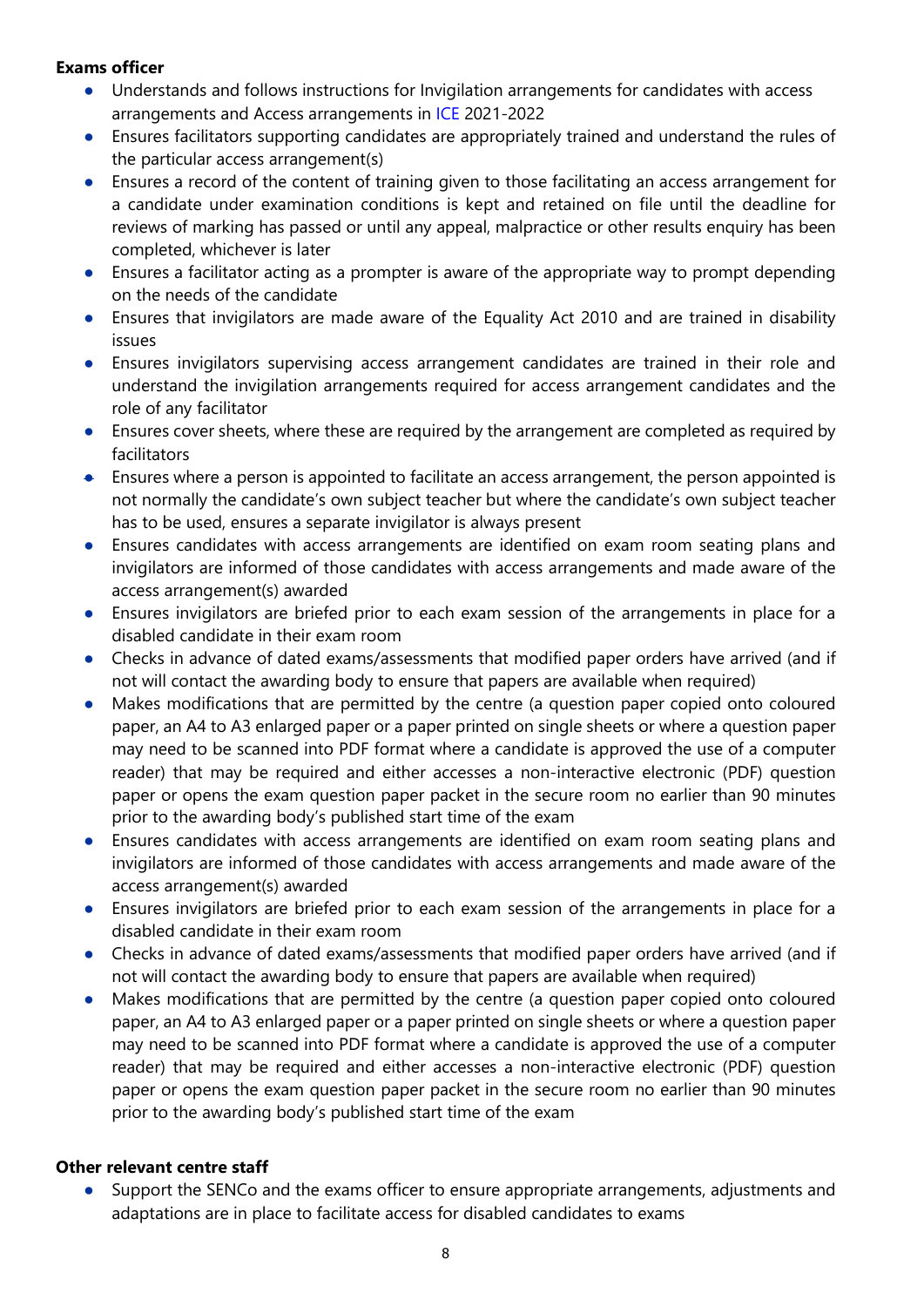- Staff responsible for IT or other specialist equipment that may need to be provided or adapted for a candidate
- Estates/site staff responsible for **rooms and non-specialist equipment** (chairs, tables, clocks etc.) used for exams that may need to be adapted for a candidate
- Senior staff responsible for the centre's emergency evacuation procedures and the arrangements that may need to be in place for a candidate with a disability who may need assistance when an exam room is evacuated

#### Internal assessments

These are non-examination assessments (NEA) which are normally set by a centre/awarding body, marked and internally moderated/standardised by the centre and externally moderated by the awarding body.

# ALS lead/SENCo

● Liaises with teaching staff to implement appropriate access arrangements for candidates

# Teaching staff

- Support the SENCo in implementing appropriate access arrangements for candidates
- Ensures centre-delegated and awarding body approved arrangements are in place prior to a candidate taking his/her first formal supervised assessment
- Ensures candidates are aware of the access arrangements that are in place for their assessments
- Ensures a candidate has had appropriate opportunities to practise using the access arrangement(s) before his/her first examination
- Ensures facilitators supporting candidates are appropriately trained and understand the rules of the particular access arrangement(s)
- Ensures cover sheets are completed as required by facilitators
- Liaises with the teacher where a facilitator may be required to support a candidate requiring an emergency (temporary) access arrangement at the time of his/her formal supervised assessment
- Provide the SENCo with assessment schedules to ensure arrangements are put in place when required
- Liaise with the SENCo regarding assessment materials that may need to be modified for a candidate

#### Internal exams

These are exams or tests which are set and marked within the centre; normally a pre-cursor to external assessments.

# ALS lead/SENCo

● Liaises with teaching staff to implement appropriate access arrangements for candidates

# Teaching staff

● Support the SENCo in implementing appropriate access arrangements for candidates

# Exams Officer

- Provide exam materials that may need to be modified for a candidate
- Provide the SENCo with internal exam timetable to ensure arrangements are put in place when required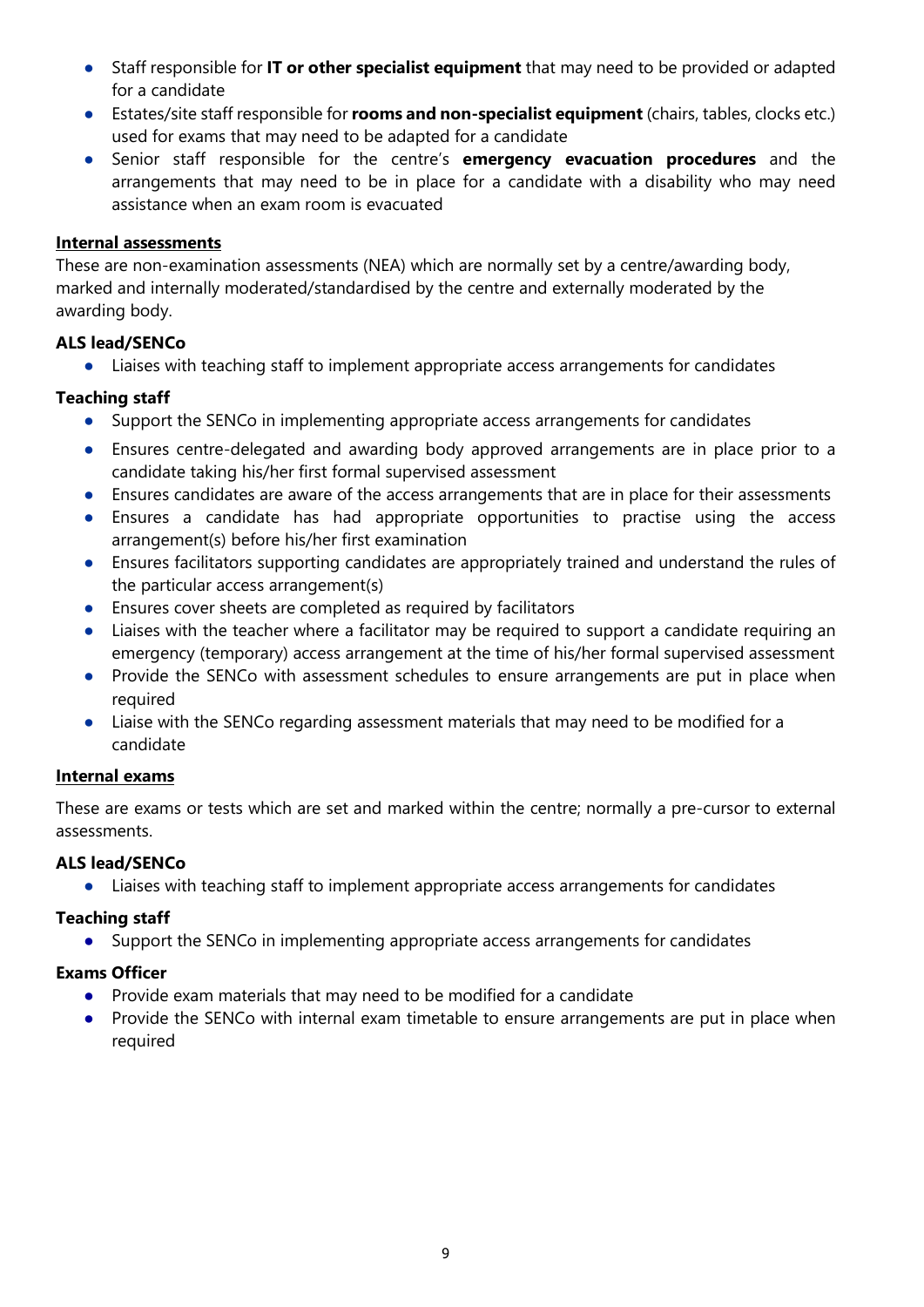#### Facilitating access - examples

The following information confirms the centre's good practice in relation to the Equality Act 2010 and the conduct of examinations.

On a candidate by candidate basis, consideration is given to

- adapting assessment arrangements
- adapting assessment materials
- the provision of specialist equipment or adaptation of standard equipment
- adaptation of the physical environment for access purposes

The table provides example arrangements, adjustments and adaptations that are considered to meet the need(s) of a candidate and the actions considered/taken by the centre for the purposes of facilitating access.

| Example of candidate<br>need(s)                                                                                                                                                  | Arrangements<br>explored                                                                                                    | Centre actions                                                                        |
|----------------------------------------------------------------------------------------------------------------------------------------------------------------------------------|-----------------------------------------------------------------------------------------------------------------------------|---------------------------------------------------------------------------------------|
| Alternative site for<br>A medical condition<br>the conduct of<br>which prevents the<br>candidate from taking<br>examinations<br>exams in the centre<br>Supervised rest<br>breaks |                                                                                                                             | SENCo gathers evidence to support the need for the candidate to<br>take exams at home |
|                                                                                                                                                                                  | Pastoral head provides written statement for file to confirm the<br>need                                                    |                                                                                       |
|                                                                                                                                                                                  | Approval confirmed by SENCo; AAO approval for both<br>arrangements not required                                             |                                                                                       |
|                                                                                                                                                                                  | Pastoral head discussion with candidate to confirm the<br>arrangements should be put in place                               |                                                                                       |
|                                                                                                                                                                                  | EO submits 'Alternative site form' for timetabled written exams to<br>awarding body/bodies online using CAP                 |                                                                                       |
|                                                                                                                                                                                  | EO provides candidate with exam timetable and JCQ information<br>for candidates                                             |                                                                                       |
|                                                                                                                                                                                  | Pastoral head confirms with candidate the information is<br>understood                                                      |                                                                                       |
|                                                                                                                                                                                  | Pastoral head agrees with candidate that prior to each exam will<br>call to confirm fitness to take exam                    |                                                                                       |
|                                                                                                                                                                                  | EO allocates invigilator(s) to candidate's timetable; confirms time of<br>collection of exam papers and materials           |                                                                                       |
|                                                                                                                                                                                  | Invigilator monitors candidate's condition for each exam and<br>records any issues on incident log                          |                                                                                       |
|                                                                                                                                                                                  | Invigilator records rest breaks (time and duration) on incident log<br>and confirms set time given for exam                 |                                                                                       |
|                                                                                                                                                                                  | Invigilator briefs EO after each exam on how candidate's<br>performance in exam may have been affected by his/her condition |                                                                                       |
|                                                                                                                                                                                  | EO discusses with pastoral head if candidate is eligible for special<br>consideration (candidate present but disadvantaged) |                                                                                       |
|                                                                                                                                                                                  | EO processes request(s) for special consideration where applicable;<br>incident log(s) provides supporting evidence         |                                                                                       |
|                                                                                                                                                                                  | Pastoral head informs candidate that special consideration has<br>been requested                                            |                                                                                       |